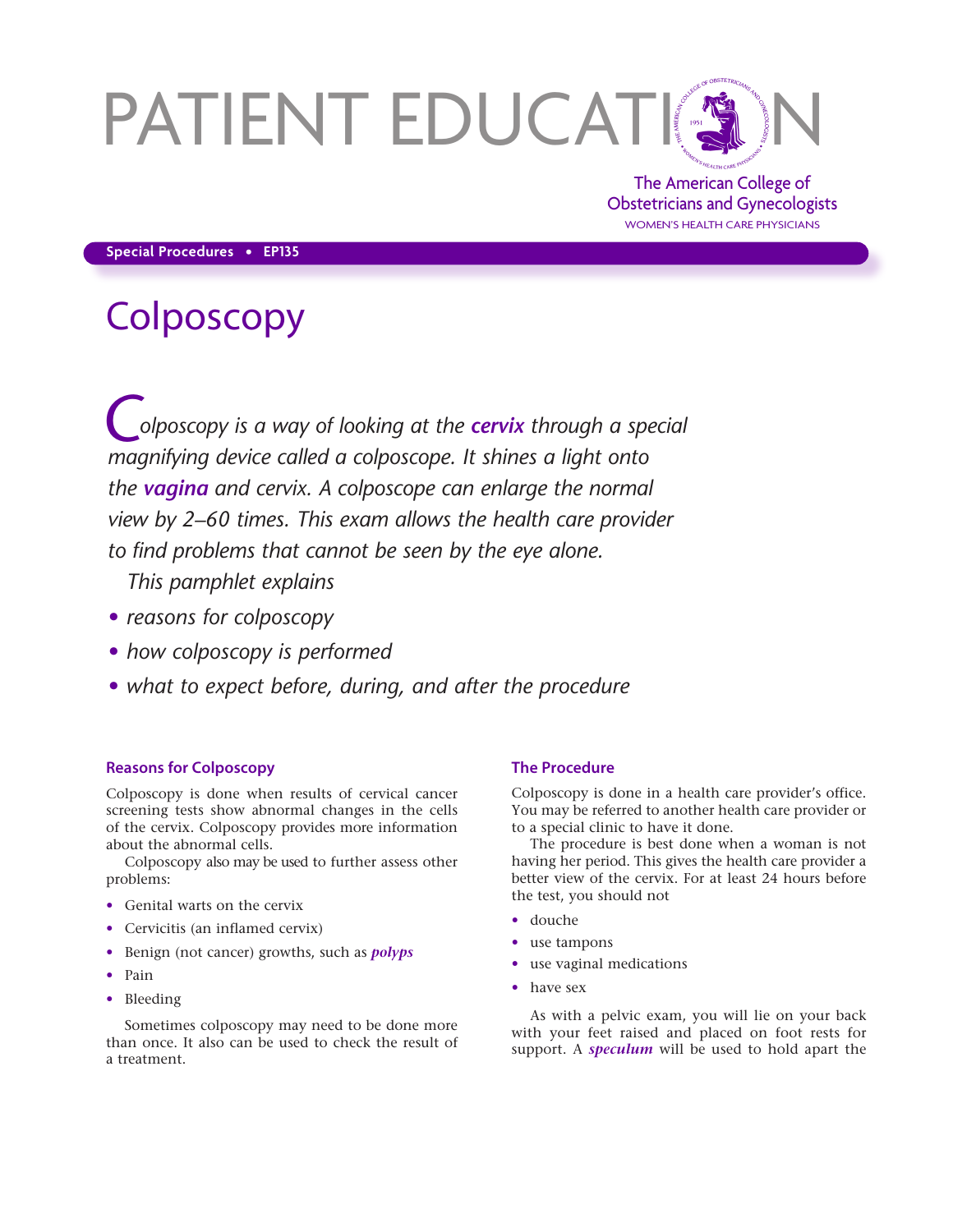

vaginal walls so that the inside of the vagina and the cervix can be seen. The colposcope is placed just outside the opening of your vagina.

A mild solution will be applied to your cervix and vagina with a cotton swab or cotton ball. This liquid makes abnormal areas on the cervix easier to see. You may feel a slight burning.

# **Biopsy**

During colposcopy, the health care provider may see abnormal areas. A *biopsy* of these areas may be done. During a biopsy, a small piece of tissue is removed from the cervix. You may feel a pinch or cramping while this is done.

Cells also may be taken from the canal of the cervix. A special device is used to collect the cells. This is called endocervical curettage.

# **Results**

If a biopsy was taken, the tissue will be studied in a lab. When biopsy results come back from the lab, your health care provider will discuss them with you. Depending on the results, you may need more frequent cervical cancer screening, or you may need further testing or treatments.

#### **Recovery**

If you have a colposcopy without a biopsy, you should feel fine right away. You can do the things you normally do. You may have a little spotting for a couple of days.

If you have a colposcopy with a biopsy, you may have discomfort and cramping for 1 or 2 days. Overthe-counter pain medications can be helpful. You may have some vaginal bleeding and a dark discharge for a few days. The discharge may occur from medication used to help stop bleeding at the biopsy site. You may need to wear a sanitary pad until the discharge stops.

Your health care provider may suggest you limit your activity for a brief time. While the cervix heals, you will be told not to put anything into your vagina for a short time:

- Do not have sex.
- Do not use tampons.
- Do not douche.

Call your health care provider right away if you have any of these problems:

- Heavy vaginal bleeding (using more than one sanitary pad per hour)
- Severe lower abdominal pain
- Fever
- Chills

# **Finally...**

Cervical cancer screening is a good way to find cervical changes that could become cancer. Colposcopy gives more information if cervical cancer screening results are abnormal. Talk with your health care provider about the results of your colposcopy and biopsy.